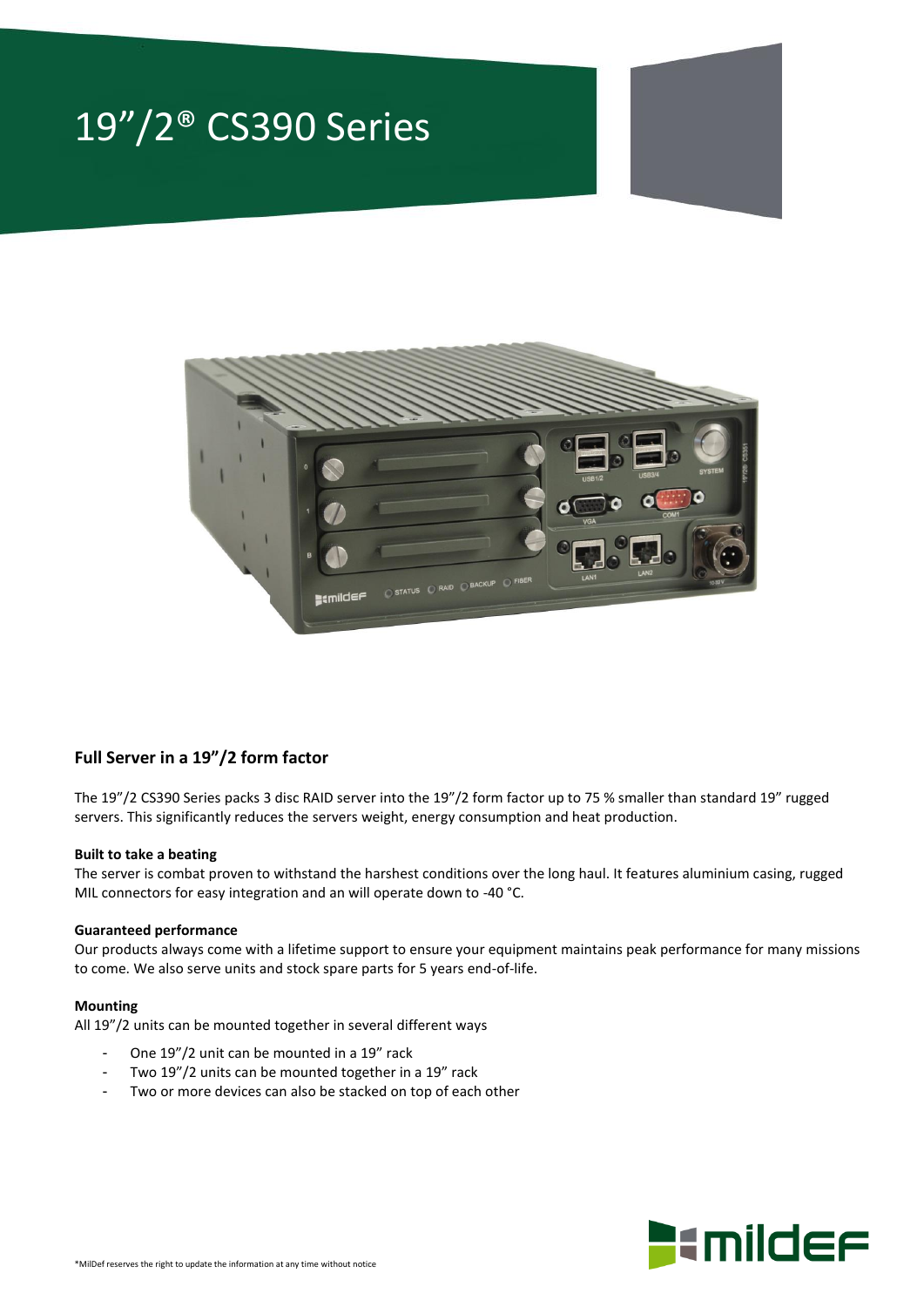# 19"/2 CS390 Series

| <b>Technical Specification</b>       |                                                                                                                                                               |  |  |  |
|--------------------------------------|---------------------------------------------------------------------------------------------------------------------------------------------------------------|--|--|--|
| CPU                                  | Intel Core Xeon E3-1505M V5 3.7<br>GHz                                                                                                                        |  |  |  |
|                                      | 8 MB Cache, 4 Cores, 8 Threads                                                                                                                                |  |  |  |
| Graphics                             | Intel HD Graphics P530                                                                                                                                        |  |  |  |
| Resolution                           | VGA: 2048 x 1536                                                                                                                                              |  |  |  |
| RAM                                  | Maximum 32 GB RAM DDR4                                                                                                                                        |  |  |  |
|                                      | (ECC support)                                                                                                                                                 |  |  |  |
| Storage                              | 3 HDD slots for SATA SSD                                                                                                                                      |  |  |  |
|                                      | Hardware RAID 0, 1.                                                                                                                                           |  |  |  |
| Interface<br>(front)                 | 1x VGA<br>2x Removable RAID disks<br>1x Removable USB backup disk<br>4x USB 2.0<br>2x LAN RJ45 (10/100/1000Mbps)<br>1x RS232 (full)<br>1 x DC in 12-32V (ITS) |  |  |  |
| Interface<br>(back)                  | 1x LAN 1 Gbit Fiber (LC)<br>see variants on page 3 for fibertype<br>2x USB 2.0<br>1x eSATA<br>1x Service port                                                 |  |  |  |
| Power<br>Consumption                 | Max 100 W                                                                                                                                                     |  |  |  |
| <b>Transient power</b><br>protection | Designed to meet MIL-STD-1275D                                                                                                                                |  |  |  |
| Case                                 | Aluminium                                                                                                                                                     |  |  |  |
| <b>Dimensions</b>                    | 220 x 332 x 88 mm (W x D x H)                                                                                                                                 |  |  |  |
| Weight                               | $\leq 8$ kg                                                                                                                                                   |  |  |  |
| Certification                        | Designed to meet IP54, MIL-STD-<br>810F, MIL-STD-461F and MIL-STD-<br>1275D                                                                                   |  |  |  |
| Other                                | No fans                                                                                                                                                       |  |  |  |

Designed to meet:

| <b>MIL-STD-810G</b>                                                        | <b>Operating</b>                                           | <b>Storage</b>                               |
|----------------------------------------------------------------------------|------------------------------------------------------------|----------------------------------------------|
| <b>Altitude</b><br>Method 500.5,<br>(procedure II,III)                     | 4572 m (15000 ft)                                          | Rapid<br>decompression<br>12192 m (40000 ft) |
| <b>Humidity</b><br><b>Method 507.5</b><br>(procedure II)                   | Aggrevated, 95%<br>RH duration 5 days                      |                                              |
| <b>Shock</b><br>Method 516.6,<br>(procedure I, IV)                         | 40 G, 11 ms<br>(Terminal-peak<br>saw tooth shock<br>pulse) | 122 cm (26 drops)*                           |
| Salt fog<br>Method 509.5,<br>(Procedure I)                                 | $4 \times 24$ hrs                                          |                                              |
| <b>Temperature</b><br>Method 501.5 &<br>Method 502.5,<br>(procedure I, II) | -40 °C to 55 °C<br>(-40°F to 131°F)                        | -40 °C to 71 °C<br>(-40°F to 160°F)          |
| <b>Temperature shock</b><br><b>Method 503.5</b><br>(procedure I)           | -40 °C to 55 °C<br>(-40°F to 131°F)                        |                                              |
| <b>Vibration</b><br>Method 514.6                                           |                                                            |                                              |
| - Category 14<br>- Category 20 a & b                                       | ν<br>ν                                                     |                                              |

*\* Only with optional Peli Case*

| Designed to meet:                    |                                 |                    |  |  |  |
|--------------------------------------|---------------------------------|--------------------|--|--|--|
| MIL-STD-461F                         | Limitation                      | <b>Threshold</b>   |  |  |  |
| <b>EMI</b> radiated<br>Method RF102  | 10 kHz to 18 GHz                | Navy Mobile & Army |  |  |  |
| <b>EMI radiated</b><br>Method RS103  | 2 MHz to 1 GHz                  | Army               |  |  |  |
| <b>EMI</b> conducted<br>Method CE102 | 10 kHz to 10 Mhz                | <b>Basic Curve</b> |  |  |  |
| <b>EMI</b> conducted<br>Method CS101 | 30Hz to 150 kHz                 | Curve #1           |  |  |  |
| <b>EMI</b> conducted<br>Method CS114 | 10 kHz to 200 MHz               | Army               |  |  |  |
| <b>EMI</b> conducted<br>Method CS115 | Tested according to<br>standard | Army               |  |  |  |
| <b>EMI</b> conducted<br>Method CS116 | 10 kHz to 100 MHz               | Army               |  |  |  |